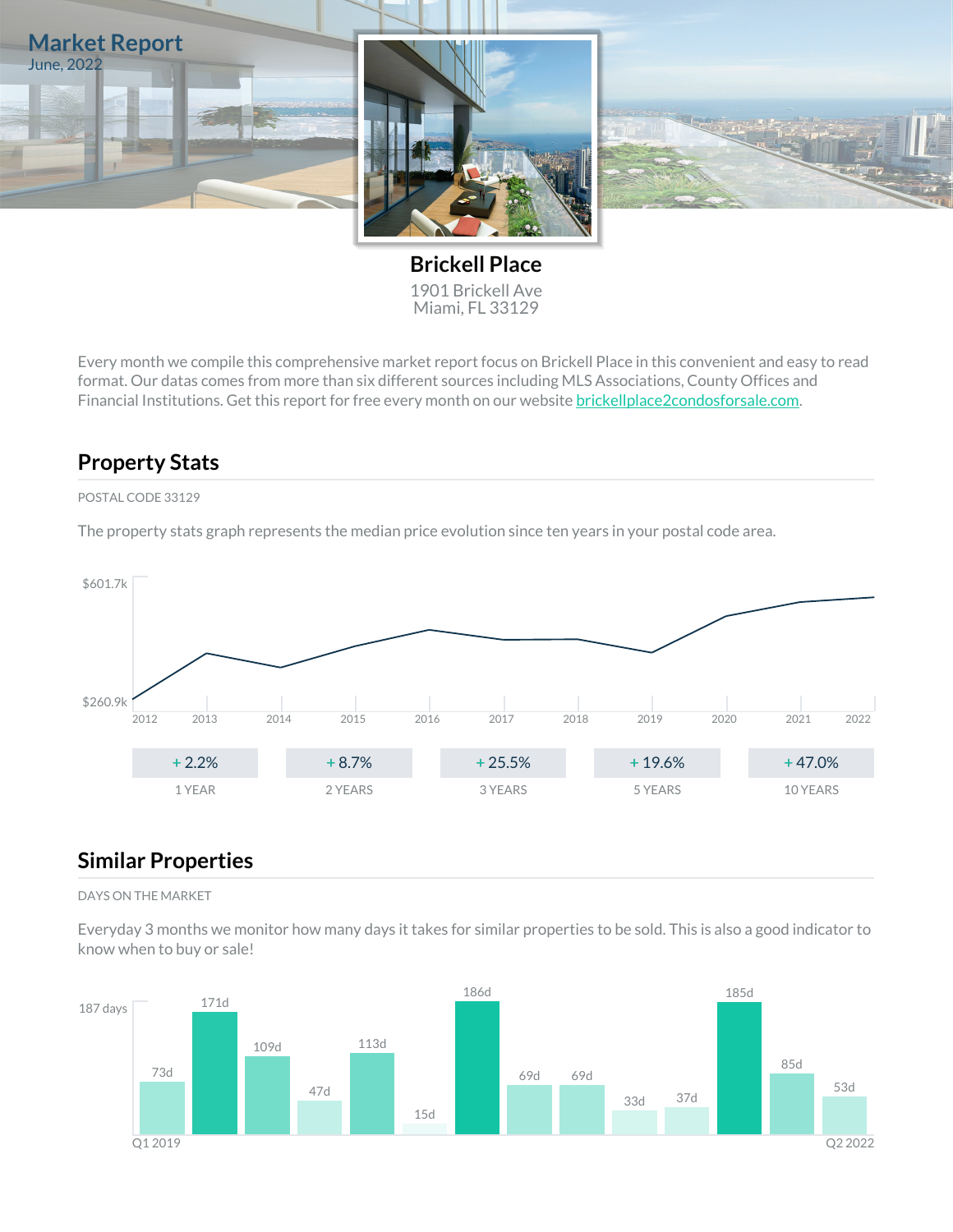## **Mortage Rates**

PER YEAR

Understanding mortgage economics is important when you want to buy with a loan. Below is the historical yearly average mortgage rates in the Unites States retrieved from Freddie Mac©

#### 30 YEARS FIXED 4.4%



### 15 YEARS FIXED 3.9%



### 5/1-YEAR ADJUSTABLE 3.9%



### **Schools**

CLOSEST

Having good schools nearby is important if you have kids or plan to rent or sell your home. Ratings are retrieved from the leading independent and nonprofit GreatSchools©

| ELEMENTARY SCHOOL | MIDDLE SCHOOL                                                                                    | HIGH SCHOOL |
|-------------------|--------------------------------------------------------------------------------------------------|-------------|
|                   | Alpha Charter Of Excellence Young Womens Preparatory Academy Charter High School Of The Americas |             |
| $1/10^{-1}$       | 10/10                                                                                            | 10/10       |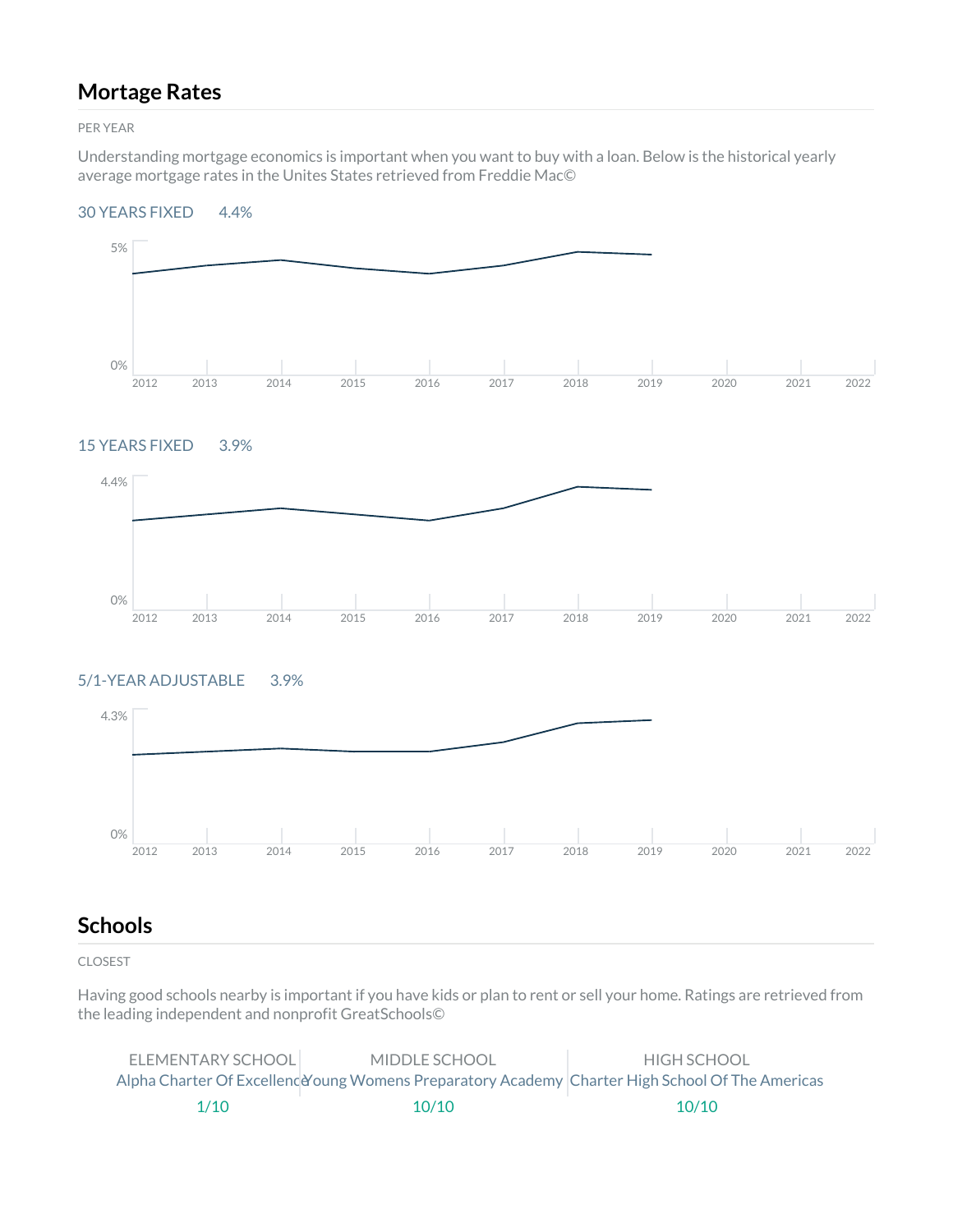## **Insights**

IN BRICKELL PLACE

Below the average listing prices of available unit per property type.



# **Activity**

SOLD OR RENTED

Below the latest transactions reported by the local MLS Association for Brickell Place







UNIT A205 SOLD | FEB 2022





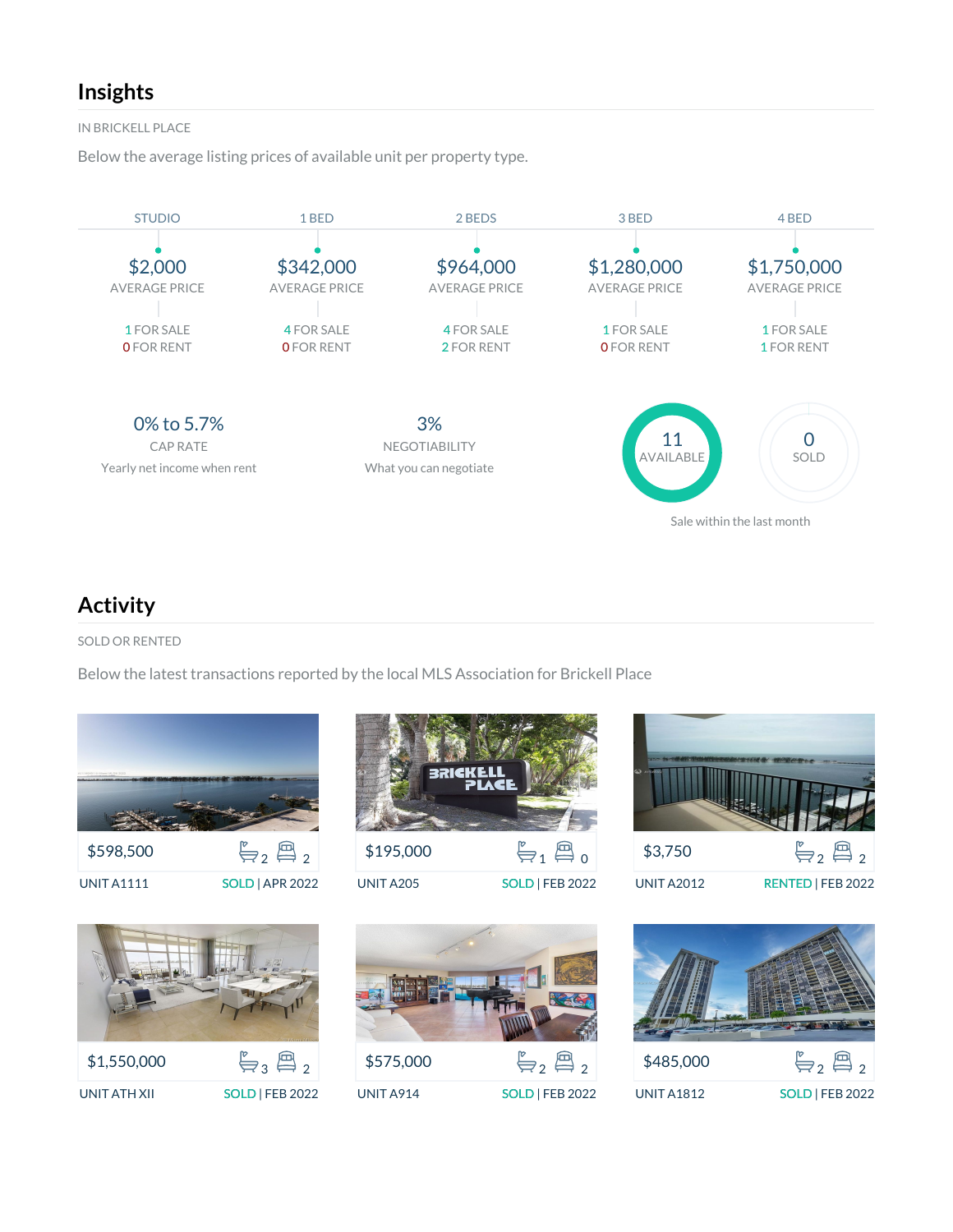# **Sold**

LAST 20 PROPERTIES SOLD IN BRICKELL PLACE

| Unit             | Price       | Beds/Baths | $$$ /Sqft | Sqft  | <b>Buying Date</b> | Days on Market |
|------------------|-------------|------------|-----------|-------|--------------------|----------------|
| A1111            | \$598,500   | 2/2        | \$439.4   | 1,362 | Apr 2022           | 53             |
| A205             | \$195,000   | 0/1        | \$505.2   | 386   | <b>Feb 2022</b>    | 241            |
| <b>ATH XII</b>   | \$1,550,000 | 2/3        | \$842.8   | 1,839 | Jan 2022           | 82             |
| A914             | \$575,000   | 2/2        | \$333.7   | 1,723 | <b>Jan 2022</b>    | 5              |
| A1812            | \$485,000   | 2/2        | \$356.1   | 1,362 | Jan 2022           | 13             |
| A2109            | \$1,345,000 | 3/4        | \$421.8   | 3,189 | Oct 2021           | 185            |
| A913             | \$525,000   | 2/2        | \$357.9   | 1,467 | Aug 2021           | 12             |
| A908             | \$750,000   | 2/2        | \$451.5   | 1,661 | Aug 2021           | 63             |
| A601             | \$570,000   | 2/2        | \$343.2   | 1,661 | Aug 2021           | 118            |
| A1202            | \$350,000   | 1/2        | \$328.9   | 1,064 | <b>Jul 2021</b>    | 17             |
| A1613            | \$475,000   | 2/2        | \$323.8   | 1,467 | <b>Jul 2021</b>    | $\overline{2}$ |
| slip 26          | \$1,200     | 0/0        | N/A       | N/A   | <b>Jul 2021</b>    | 10             |
| N/A              | \$1,200     | 0/0        | N/A       | N/A   | <b>Jul 2021</b>    | 38             |
| A904             | \$329,900   | 1/2        | \$380.1   | 868   | May 2021           | 51             |
| A1612            | \$500,000   | 2/2        | \$367.1   | 1,362 | May 2021           | 11             |
| A606             | \$315,000   | 1/2        | \$302.9   | 1,040 | Apr 2021           | 27             |
| APH <sub>9</sub> | \$990,000   | 3/3        | \$389.6   | 2,541 | Apr 2021           | 42             |
| A201             | \$159,900   | 0/1        | \$563.0   | 284   | Mar 2021           | 47             |
| A1212            | \$475,000   | 2/2        | \$348.8   | 1,362 | Mar 2021           | 18             |
| A602             | \$319,000   | 1/2        | \$299.8   | 1,064 | Mar 2021           | 18             |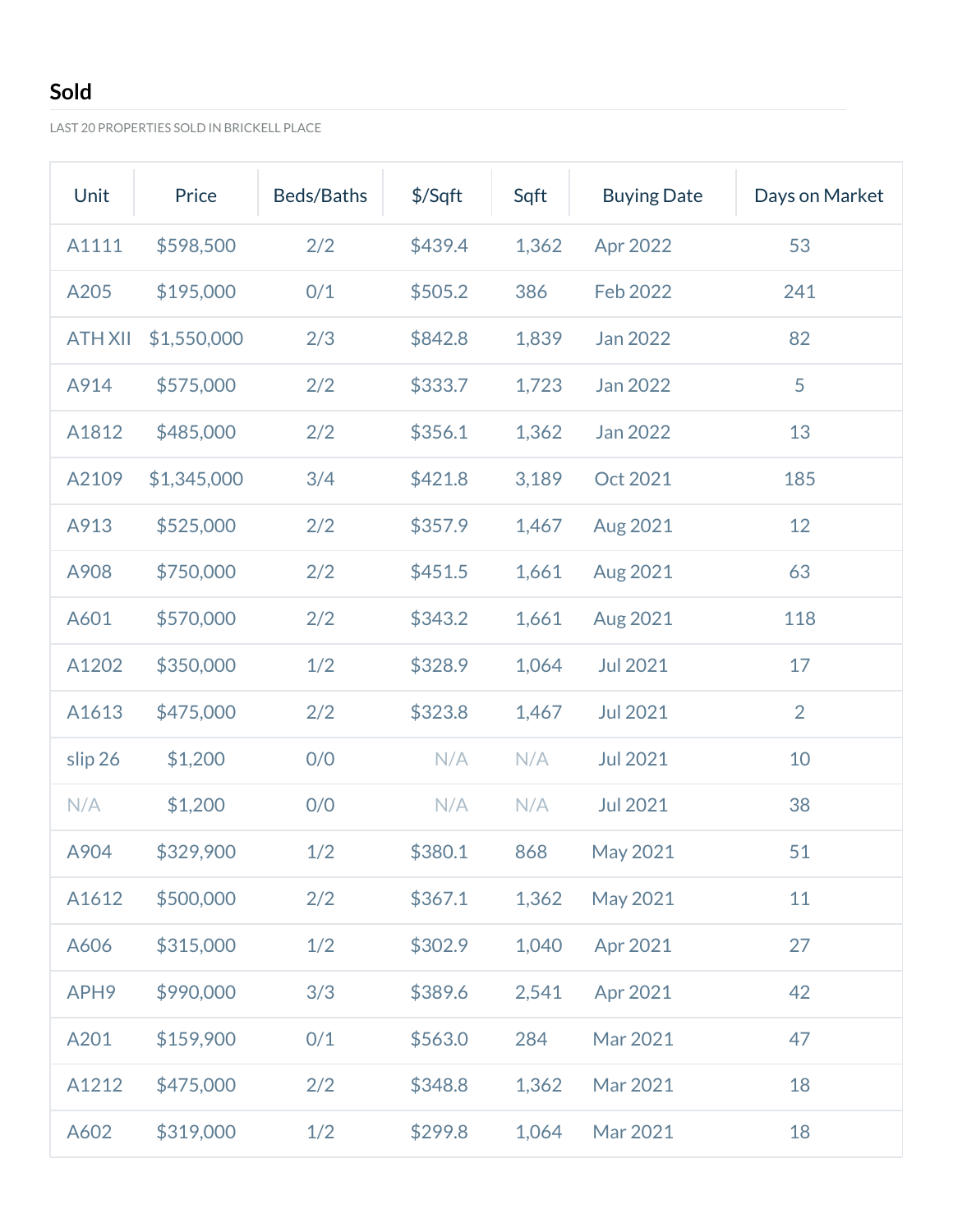# **Rented**

LAST 20 PROPERTIES RENTED IN BRICKELL PLACE

| Unit         | Price   | Beds/Baths | $$$ /Sqft | Sqft  | <b>Rented Date</b> | Days on Market |
|--------------|---------|------------|-----------|-------|--------------------|----------------|
| A2012        | \$3,750 | 2/2        | \$2.8     | 1,362 | <b>Jan 2022</b>    | 86             |
| A705         | \$2,300 | 1/2        | \$2.6     | 868   | Dec 2021           | 26             |
| A1207        | \$2,300 | 1/2        | \$2.2     | 1,064 | Sep 2021           | 15             |
| A601         | \$3,900 | 2/2        | \$2.3     | 1,661 | Sep 2021           | 8              |
| A1509        | \$7,200 | 3/3        | \$3.4     | 2,133 | Sep 2021           | 11             |
| A506         | \$2,000 | 1/2        | \$1.9     | 1,064 | Aug 2021           | 6              |
| A PH-        | \$5,750 | 3/4        | \$1.8     | 3,186 | Mar 2021           | 6              |
| A508         | \$7,000 | 4/4        | \$2.1     | 3,322 | Mar 2021           | 40             |
| A1606        | \$2,600 | 1/2        | \$2.4     | 1,064 | Mar 2021           | 19             |
| A610         | \$2,100 | 1/2        | \$2.0     | 1,056 | Mar 2021           | 48             |
| A2108        | \$2,950 | 2/2        | \$1.8     | 1,661 | Feb 2021           | 83             |
| A1111        | \$2,750 | 2/2        | \$2.0     | 1,362 | Feb 2021           | 159            |
| A405         | \$1,850 | 1/2        | \$2.1     | 868   | <b>Feb 2021</b>    | 22             |
| A1604        | \$1,875 | 1/2        | \$2.2     | 868   | Jan 2021           | 112            |
| A904         | \$1,950 | 1/2        | N/A       | N/A   | Dec 2020           | 19             |
| A1508        | \$3,250 | 2/2        | \$2.0     | 1,661 | Dec 2020           | 8              |
| <b>THXII</b> | \$5,000 | 2/3        | \$2.7     | 1,839 | Oct 2020           | 151            |
| A1110        | \$1,700 | 1/2        | \$1.6     | 1,056 | Oct 2020           | 143            |
| A1207        | \$2,000 | 1/2        | \$1.9     | 1,064 | Sep 2020           | 232            |
| A1806        | \$2,200 | 1/2        | \$2.1     | 1,064 | <b>Jul 2020</b>    | 158            |